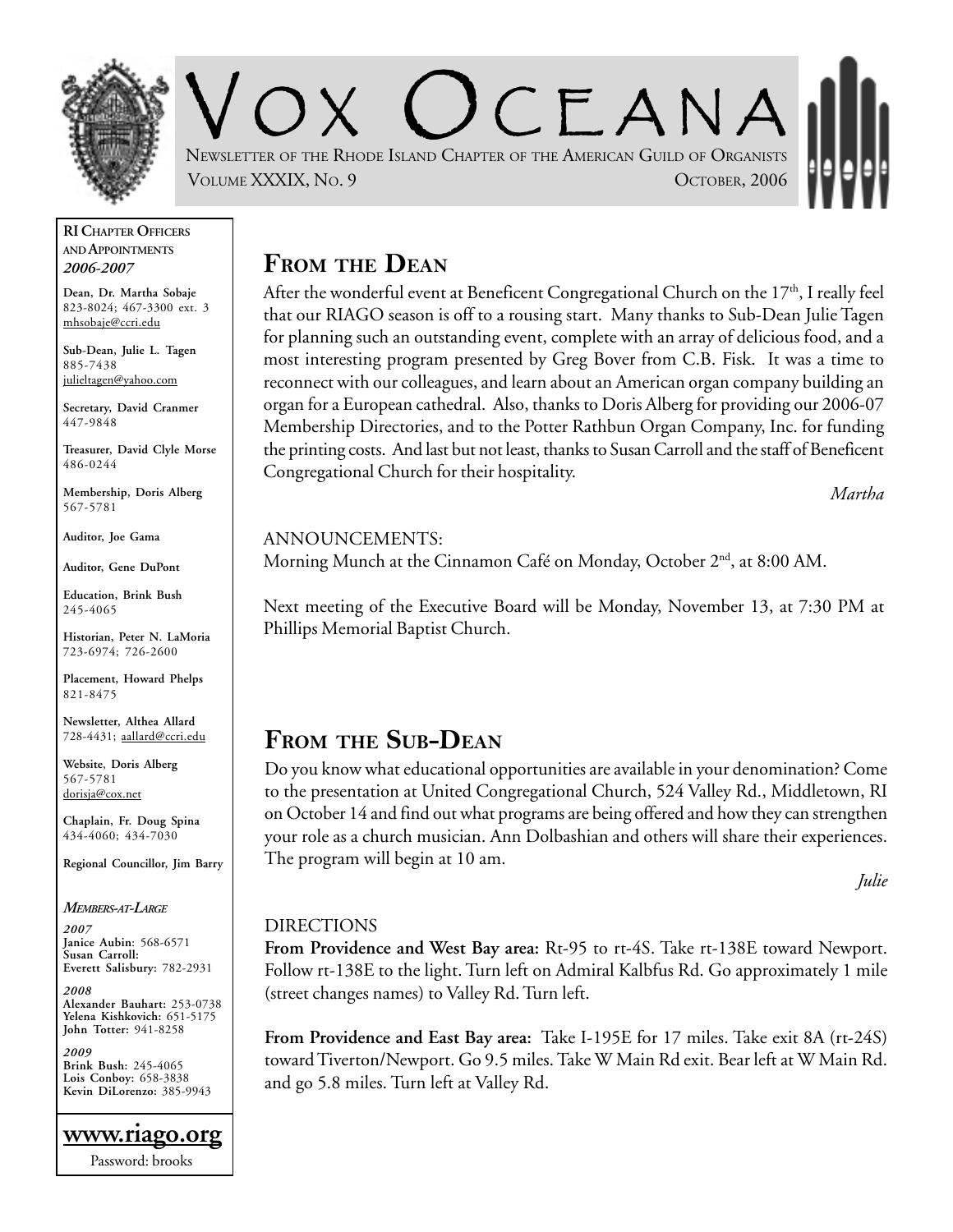### **EVENTS**

### **Sunday, October 1, 5:00 pm:**

**Diana Norton-Jackson** and members of the choir of Trinity Church, Newport, present an Evensong service at the Episcopal Cathedral of St. John, Providence celebrating the Feast Day of St. Michael and All Angels.

#### **Sunday, October 1, 7:00 pm:**

Choir of St. Paul's Episcopal Church, Wickford, with Brown University Brass Quintet, **Mark Steinbach**, Organist & Choirmaster, celebrates the Feast of St. Michael and All Angels with Choral Evensong featuring works of Byrd, Handl. The Old Narragansett Church, Church Lane, Wickford. Reception follows. 294-4357.

#### **Sunday, October 15, 3:00 pm:**

Organ concert by **Henri St. Louis** on the Ahlborn-Galanti AG3100 at Newman Congregational Church. Featuring works by Bach, Benoit, Durufle, Couperin, and Buxtehude. Suggested donation: \$5. Newman Church, 100 Newman Avenue, Rumford, RI. 431-1972.

#### **Saturday, October 21, 8:00 pm**

Music at Park Place presents the **Schola Cantorum** of Boston, Fred Jodry director singing 17<sup>th</sup> century works by Schutz, Buxtehude and the ancestors of J.S. Bach accompanied by strings and chamber organ. St. Paul's Church, 50 Park Place, Pawtucket. Tickets \$20 advance sales (\$25 at door). Tickets, information at (http:// www.musicatparkplace.com) or 401-72MUSIC.

### **Saturday, October 28 at 7:30 pm:**

The First Baptist Church of Wickford presents an organ recital featuring **Diana Norton-Jackson** playing works by J. S. Bach, Mendelssohn, Purvis, Bossi and Goemanne. Reception follows. This recital is the third in an annual series in honor of former AGO member Betty Davenport. Suggested donation for adults: \$10.

### **Sunday, October 29 at 3:00 pm:**

**Donald Blais**, tenor, will sing a recital entitled "Songs of Passion and Faith" accompanied by **E. J. Kevin Valentine, BSG**. Works by J.S. Bach, Blitzstein, Gluck, Gounod, Mendelssohn, Verdi. The Nave, Cathedral of St. John, 271 N. Main Street, Providence. Suggested donation: \$10.

### **Saturday, November 4, 10:00 am:**

Roy Howat offers a demonstration and performance of French masters at the piano. The Music Mansion, Providence. Donation \$10. *See enclosed flyer.* www.geocities.com/royhowat

# **THE BRITISH ARE COMING!**

MARK YOUR CALENDARS for Wednesday, June 27, 2007 at 8 P.M. when **Gillian Weir** will appear in recital at the Cathedral of SS. Peter & Paul in downtown Providence to close a spectacular convention that will include talent from our own chapter as well as regional, national, and international artists and clinicians. "*Weir's performance was a marvel of sonic and technical brilliance while still finding room for the subtleties*…." (The Daily Telegraph)

Join **Paul Jacobs**, **The Providence Singers** and so many more exciting artists and clinicians. Support your chapter by encouraging your church to get involved. We'll need plenty of help getting things organized and on the move. Get involved. We promise this will be better than any amusement park ride!

## **CONVENTION VOLUNTEERS NEEDED**

As part of the Steering Committee for the 2007 Convention, the Personnel Committee asks people to volunteer even a couple of hours to help make our event run smoothly. Please enlist choir members and any other warm body to join us. Be part of the fun. Please send names of people willing to volunteer to loisconboy@cox.net and I will contact them closer to the dates of the convention. Thank you very much! *Lois*